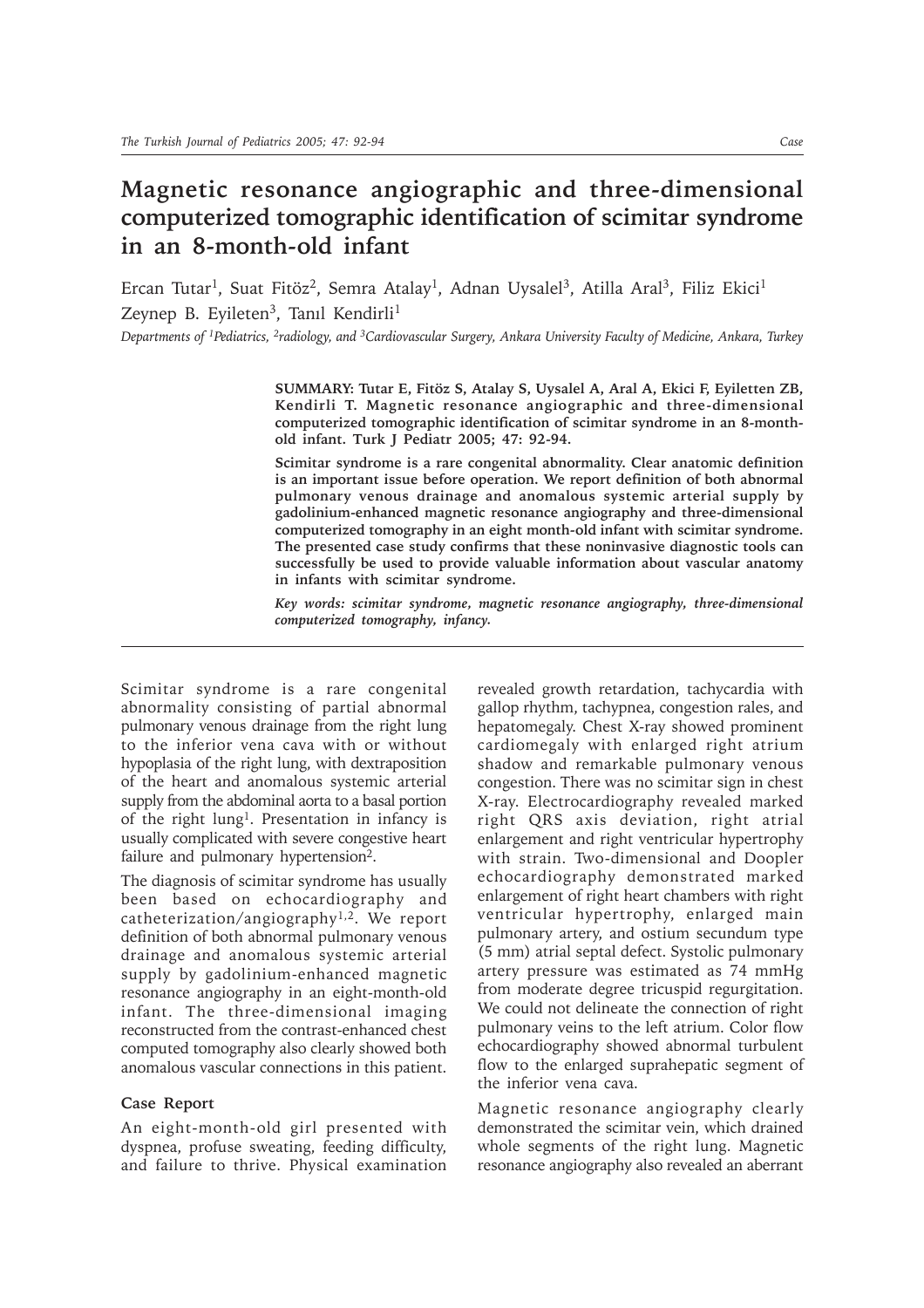artery from the celiac trunk which was supplying the mediobasal segment of the right lung (Fig. 1). Computed tomography examination was planned to demonstrate parenchymal abnormalities and to exclude the pulmonary sequestration. The examination was performed using an 8-channel multidetector computerized tomography in angiography mode. MIP reconstructions of the images clearly delineated the presence of anomalous pulmonary veins forming two main branches and draining the middle and lower lobes totally and the upper lobe partially to the inferior vena cava at the subdiaphragmatic level, as seen in magnetic resonance angiography (Fig. 2). In addition to the vascular findings, computerized tomography examination also revealed a right upper lobe bronchial branching abnormality and fissure variations in both lungs.

Preoperative cardiac catheterization revealed severe pulmonary hypertension (pulmonary artery pressure: 83/36 (mean: 58) mmHg, pulmonary vascular resistance: 12.6 U/m2), and a left-to-right shunt ratio of 1.6:1.0. Selective right pulmonary artery angiography showed scimitar vein draining into the inferior vena cava in levophase (Fig. 3a), and abdominal aortography demonstrated the aberrant artery supplying the part of the right lower lung lobe (Fig. 3b).



**Fig. 1.** Gadolinium-enhanced magnetic resonance angiography shows a scimitar vein (ScV) that drains the right lung into the enlarged suprahepatic segment of the inferior vena cava (IVC). An aberrant artery originating from the abdominal aorta (Ao) supplies the right lower lobe (left); horizontal view demonstrates the connection of the ScV to the IVC just posterior to the right hepatic vein (RHV) (right). MHV: middle hepatic vein, LHV: left hepatic vein.



**Fig. 2.** Three-dimensional imaging in the anteroposterior view, reconstructed from contrastenhanced computed tomography clearly shows a scimitar vein connected to the inferior vena cava (IVC) (white arrows) Note an anomalous systemic artery from the abdominal aorta, which supplies the right lower lobe (black arrows).



**Fig. 3.** a) Selective right pulmonary artery angiography shows scimitar vein draining into the inferior vena cava (IVC) in levophase in the anteroposterior view (arrows). b) Abdominal aortography in the anteroposterior view shows an anomalous systemic artery originating from the celiac trunk, dividing into two branches in its subsequent course, suppliying the right lower lobe (arrows).

The repair of the anomalous pulmonary venous return was carried out by repositioning abnormal vein from its point of entry into the inferior vena cava through the right atrium to the left atrium by the way of an enlarged atrial septal defect. Ligation of the aberrant artery supplying the right lower lobe was also accomplished during the operation.

## **Discussion**

Patients with scimitar syndrome presenting in infancy usually suffer from severe congestive heart failure and severe pulmonary hypertension and should be operated without delay. Clear anatomic definition is crucial preoperatively in scimitar syndrome2,3. Although diagnosis of scimitar syndrome is